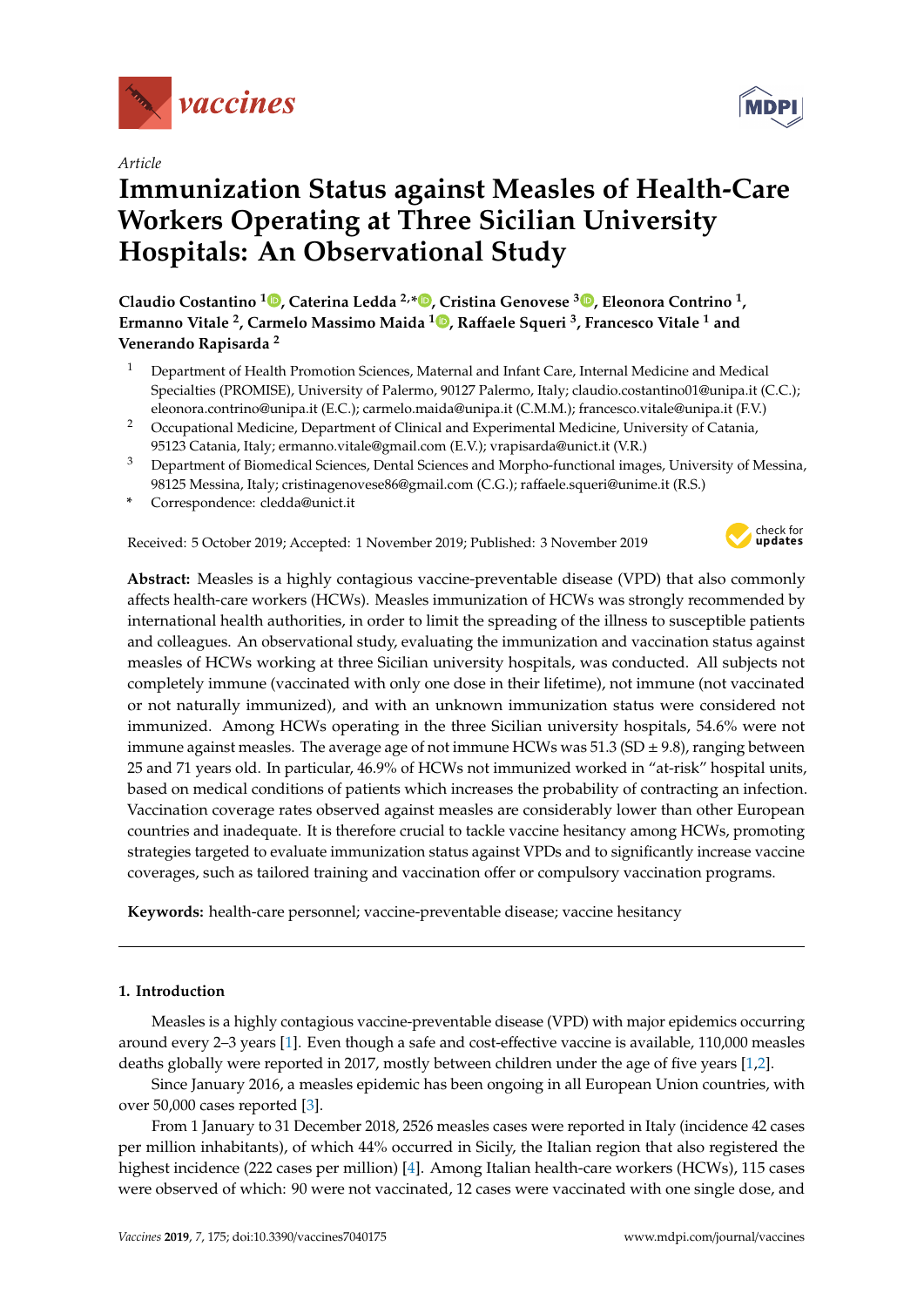3 cases were vaccinated with two doses. For one case, the number of doses administered was not clear and for nine cases, the vaccination status was unknown [\[4\]](#page-6-3). The median age of HCWs was 35 years and 51 HCWs (47%) developed at least one complication [\[4\]](#page-6-3).

Measles immunization was strongly recommended by international and national health authorities, due to possible spreading to susceptible patients and the increasing risk of HCWs to contract the disease (2 to 19 times higher than the general population) [\[5–](#page-6-4)[8\]](#page-6-5).

In Sicily, the Regional Health Department adopted a specific legislation for prevention and control of the measles epidemic among HCWs, including the reporting of the vaccination and immunization status of health-care personnel operating in the regional area, with an active and free of charge offer of vaccination for not immune subjects [\[9,](#page-6-6)[10\]](#page-6-7).

Several surveys evaluated measles immunization and vaccination rates of Italian HCWs, bringing out a wide and always inadequate range of vaccination coverage [\[11](#page-6-8)[–14\]](#page-6-9).

This study investigates immunization and vaccination status against measles in Sicilian HCWs, operating in the three Sicilian university hospitals of Catania (UHC), Messina (UHM), and Palermo (UHP), in order to plan future vaccination strategies, especially among personnel working in hospital units at higher risk for contracting and transmitting measles infection.

### **2. Materials and Methods**

#### *2.1. Data Collection*

A survey was conducted between May and July 2018 through a questionnaire, administered to HCWs working in UHC, UHM, and UHP, that accounts for 1748, 1789, and 1755 employees, respectively. Palermo, Catania, and Messina are the three major Sicilian cities, accounting for 663,770, 311,777, and 231,708 inhabitants, respectively, and the only cities with a university hospital in their area.

The recognition of the immunization and vaccination status against measles was based on national and regional decrees, in order to contrast the Italian measles epidemic that began in 2017 [\[9](#page-6-6)[,10\]](#page-6-7).

The questionnaire was divided into the following sections: (a) socio-demographic data: age, gender; (b) working activity data: type of health-care professional and hospital units (divided in "at-risk" and "not at risk" on medical conditions of hospitalized patients, which increases the probability of contracting an infection); (c) vaccination status and/or immunization status against measles, divided in: naturally immune, artificially immune (vaccinated with at least two doses), not completely immune (vaccinated with only one dose), not immune (not vaccinated and not naturally immunized), unknown immunization status.

Specifically, hospital units were considered "at-risk" if the majority of the patients admitted at the same hospital were affected by severe chronic medical conditions (such as cardiology, pulmonology, or intensive care units)

Three different methods for data detection were carried out: (1) at the UHC, a printed questionnaire was administered during the routine medical visit at the occupational medicine unit; (2) at the UHM, a printed questionnaire was directly administered for each hospital unit by the personnel operating in the hospital management; (3) at the UHP, an online questionnaire was administered throughout personal web page on the hospital web-site (restricted to unauthorized users), with a mandatory request that automatically blocked the access to the reserved area of wages sheets and attendances summary.

The ethical approval was obtained from the Ethics Committee of the University Hospital of Palermo (Palermo, Italy), in September 2017 (n.10/2017).

#### *2.2. Statistical Analysis*

All the information collected through the questionnaire was entered into an electronic database created by Excel 16.0 software (Microsoft Corporation, Redmond, USA).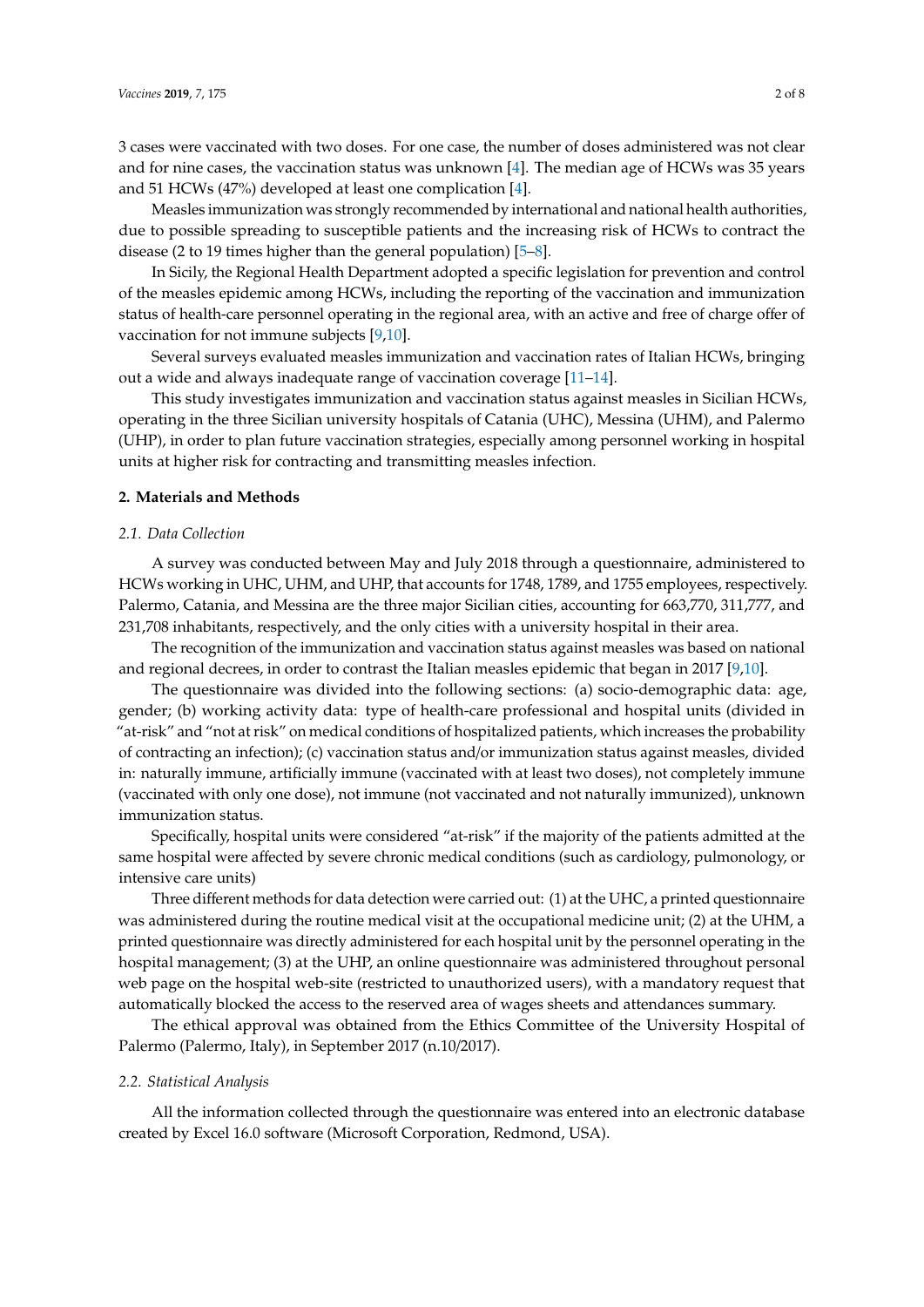The sample was stratified by gender, age group, professional profile, and hospital unit. Quantitative variables were normally distributed and summarized as means with their standard deviations. Differences in means were compared with the Student t-test for a paired sample.

Absolute and relative frequencies were obtained for qualitative data (gender, professional profile, hospital unit, vaccinations/immunization status, etc.). Data analysis was performed using STATA14<sup>®</sup> software (StataCorp, Lakeway, USA).

## **3. Results**

As reported in Table [1,](#page-2-0) 2913 out of 5328 HCWs (response rate 54.7%) working in the three Sicilian university hospitals responded to the questionnaire. Mean age was  $48.2$  (SD  $\pm$  10.2) years among HCWs of UHC, 49.5 (SD  $\pm$  10.5) years among HCWs of UHM, and 52.0 (SD  $\pm$  9.1) years among HCWs of UHP. The most represented age group was >50 years old, particularly in UHP, while HCWs aged ≤40 years old was more prevalent in the UHC (25.5%). More than 50% of respondents were females (57.4% Catania; 60.6% Messina, and 52.4% Palermo, respectively). The most represented HCWs category was constituted by nurses, health-care assistants, and midwives (60.2% UHC; 57.3% UHM; 52.3% UHP), followed by medical doctors (32.6%UHC; 35.5% UHM; 34.3% UHP), and other health-care technicians. Almost half of the sample worked in "at-risk" hospital units (58.1% in UHC; 41.8 % UHP; 51.5% UHM).

| $n = 2913$ on 5328<br>Average Response Rate = 54.7% | Catania University<br>Hospital | <b>Messina University</b><br>Hospital | <b>Palermo University</b><br>Hospital |  |
|-----------------------------------------------------|--------------------------------|---------------------------------------|---------------------------------------|--|
| Employees evaluated/<br><b>Total Employees</b>      | 521/1784                       | 822/1789                              | 1570/1755                             |  |
| Response Rate                                       | 29.2%                          | 45.9%                                 | 89.4%                                 |  |
| Mean age $\pm$ DS                                   | $48.2 \pm 10.2$                | $49.5 \pm 10.5$                       | $52.0 \pm 9.1$                        |  |
| Age groups (in years), $n$ (%)                      |                                |                                       |                                       |  |
| $\leq 40$                                           | 133(25.5)                      | 158 (19.2)                            | 180 (11.5)                            |  |
| $41 - 50$                                           | 142 (27.2)                     | 265(32.3)                             | 460 (29.3)                            |  |
| $\geq 51$                                           | 217(41.6)                      | 399 (48.5)                            | 930 (59.2)                            |  |
| Gender, n (%)                                       |                                |                                       |                                       |  |
| Male                                                | 222 (42.6)                     | 324 (39.4)                            | 747 (47.6)                            |  |
| Female                                              | 299 (57.4)                     | 498 (60.6)                            | 823 (52.4)                            |  |
| HCWs type, $n$ (%)                                  |                                |                                       |                                       |  |
| medical doctors                                     | 170 (32.6)                     | 292 (35.5)                            | 538 (34.3)                            |  |
| nurse/midwives/<br>health-care assistants           | 314 (60.2)                     | 471 (57.3)                            | 821 (52.3)                            |  |
| health-care technicians                             | 37(7.1)                        | 59 (7.2)                              | 211 (13.4)                            |  |
| Hospital Unit, $n$ (%)                              |                                |                                       |                                       |  |
| at risk                                             | 303 (58.1)                     | 397 (48.3)                            | 808 (51.5)                            |  |
| not at risk                                         | 218 (41.8)                     | 425 (51.7)                            | 762 (48.5)                            |  |

<span id="page-2-0"></span>**Table 1.** Socio-demographics and working characteristics of Healthcare Workers involved in the evaluation of the measles immunization and vaccination status at the three Sicilian university hospitals  $(n = 2913)$ .

In Table [2,](#page-3-0) self-reported immunization and vaccination status against measles is reported. More than half of the HCWs working at the UHC was naturally immune against measles (56.6%), in contrast with data reported at the UHP (39.8%) and UHM (16.2%).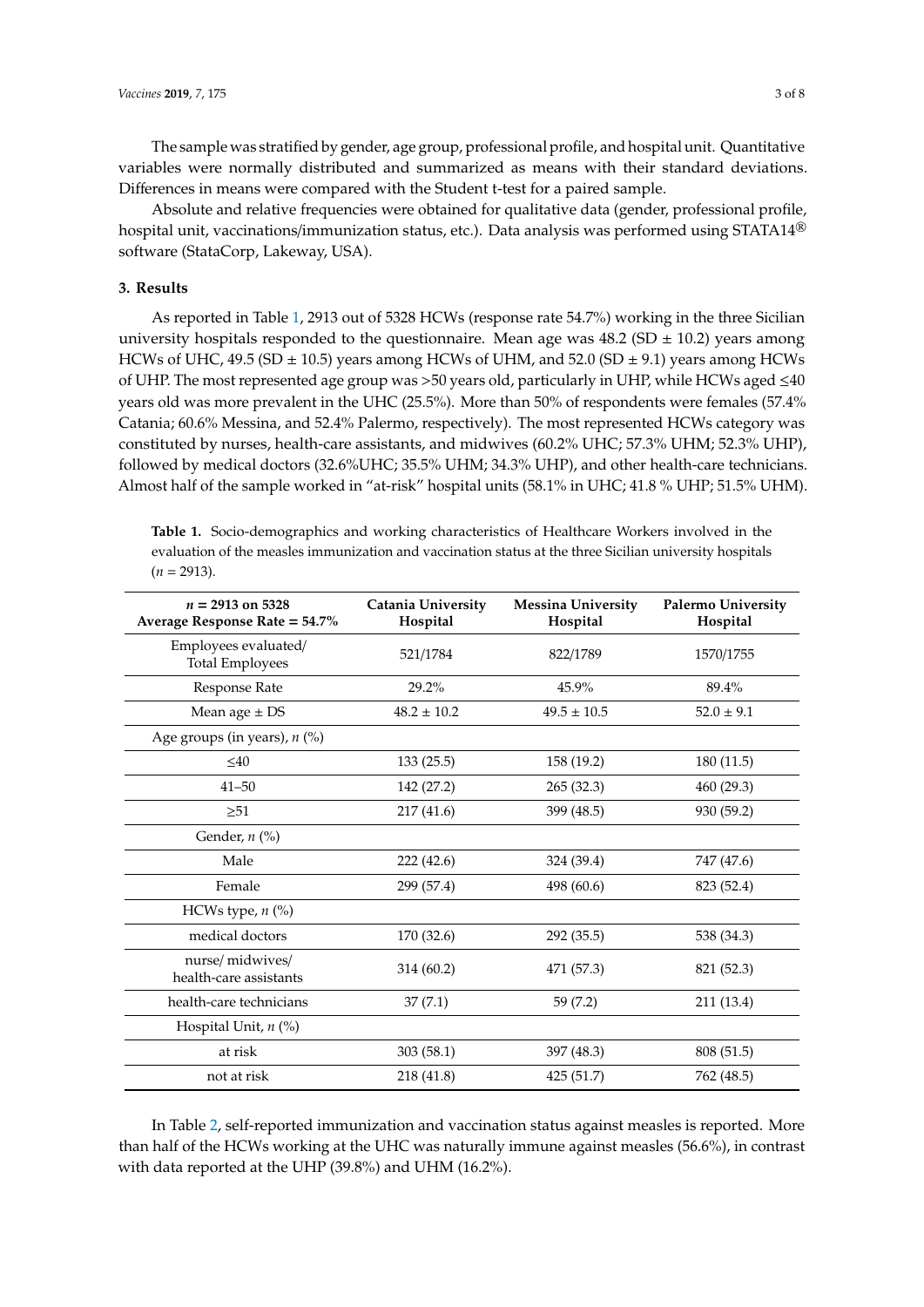| $n = 291$                                                           | Catania UH $(n = 521)$ | Messina UH $(n = 822)$ | Palermo UH $(n = 1570)$ |
|---------------------------------------------------------------------|------------------------|------------------------|-------------------------|
|                                                                     |                        | $n\ (\%)$              |                         |
| Naturally Immune                                                    | 295 (56.6)             | 133 (16.2)             | 624(39.8)               |
| Artificially Immune<br>(received at least two<br>vaccination doses) | 32(6.1)                | 140 (17.0)             | 98 (6.2)                |
| Not completely immunized<br>(receive only one<br>vaccination dose)  | 46(8.9)                | 82 (10.0)              | 274 (17.5)              |
| Not immune.<br>(not vaccinated and not<br>naturally immune)         | 14(2.7)                | 244 (29.7)             | 134(8.5)                |
| Not Known/Do not remember                                           | 134 (25.7)             | 223(27.1)              | 440 (28.0)              |

<span id="page-3-0"></span>**Table 2.** Immunization and vaccination status against measles of HCWs surveyed in the three Sicilian university hospitals (UHs).

On the other hand, the higher prevalence of vaccinated HCWs was observed at UHM (17% that received at least two vaccination doses).

Finally, among HCWs operating at the UHP, 17.5% were not completely immunized and 28% did not know or did not remember their immunization/vaccination status. Overall, over 35% of HCWs of Catania and Palermo and 65% of Messina were not immune or not completely immune (received only one vaccination dose) against measles.

Specifically, as shown in Table [3,](#page-3-1) 1591 out 2913 (54.6%) HCWs operating in the three Sicilian university hospitals were not immune against measles.

<span id="page-3-1"></span>**Table 3.** Socio-demographics and working characteristics of HCWs not naturally or artificially immune, not completely immunized (received only one dose), and that do not know or remember their vaccination/immunization status against measles at the three Sicilian UHs (*n* = 1591).

|                                                                                         | Catania UH      | Messina UH     | Palermo UH     | <b>Overall</b> |
|-----------------------------------------------------------------------------------------|-----------------|----------------|----------------|----------------|
| HCWs not immune/not<br>vaccinated/not completely<br>vaccinated against measles, $n$ (%) | 194 (37.2)      | 549 (66)       | 848 (54.0)     | 1591 (54.6)    |
| Mean age $\pm$ DS                                                                       | $42.3 \pm 10.1$ | $50.8 \pm 9.6$ | $52.7 \pm 9.1$ | $51.3 \pm 9.8$ |
| Age groups (in years), $n$ (%)                                                          |                 |                |                |                |
| $<$ 40                                                                                  | 48 (24.6)       | 78 (14.2)      | 83 (9.8)       | 209(13.1)      |
| $41 - 50$                                                                               | 62(31.8)        | 186 (33.9)     | 231 (27.2)     | 479 (30.1)     |
| >51                                                                                     | 79 (48.5)       | 285 (51.9)     | 534 (63)       | 898 (56.4)     |
| Gender, $n$ $\left(\% \right)$                                                          |                 |                |                |                |
| Male                                                                                    | 92 (47.4)       | 229 (41.7)     | 443 (52.2)     | 764 (48.0)     |
| Female                                                                                  | 102 (52.6)      | 320 (58.3)     | 405 (47.8)     | 827 (52.0)     |
| HCWs type, $n$ (%)                                                                      |                 |                |                |                |
| medical doctors                                                                         | 57 (29.4)       | 198 (36.1)     | 206 (24.3)     | 461 (29.0)     |
| nurse/midwives/<br>health-care assistants                                               | 125 (64.4)      | 331 (60.3)     | 495 (58.4)     | 951 (59.8)     |
| health-care technicians                                                                 | 12(6.2)         | 20(3.6)        | 147 (17.3)     | 179 (11.2)     |
| Hospital Unit, $n$ (%)                                                                  |                 |                |                |                |
| at risk                                                                                 | 102 (52.6)      | 220 (40.1)     | 424 (50.0)     | 746 (46.9)     |
| not at risk                                                                             | 92 (47.4)       | 329 (59.9)     | 424 (50.0)     | 845 (53.1)     |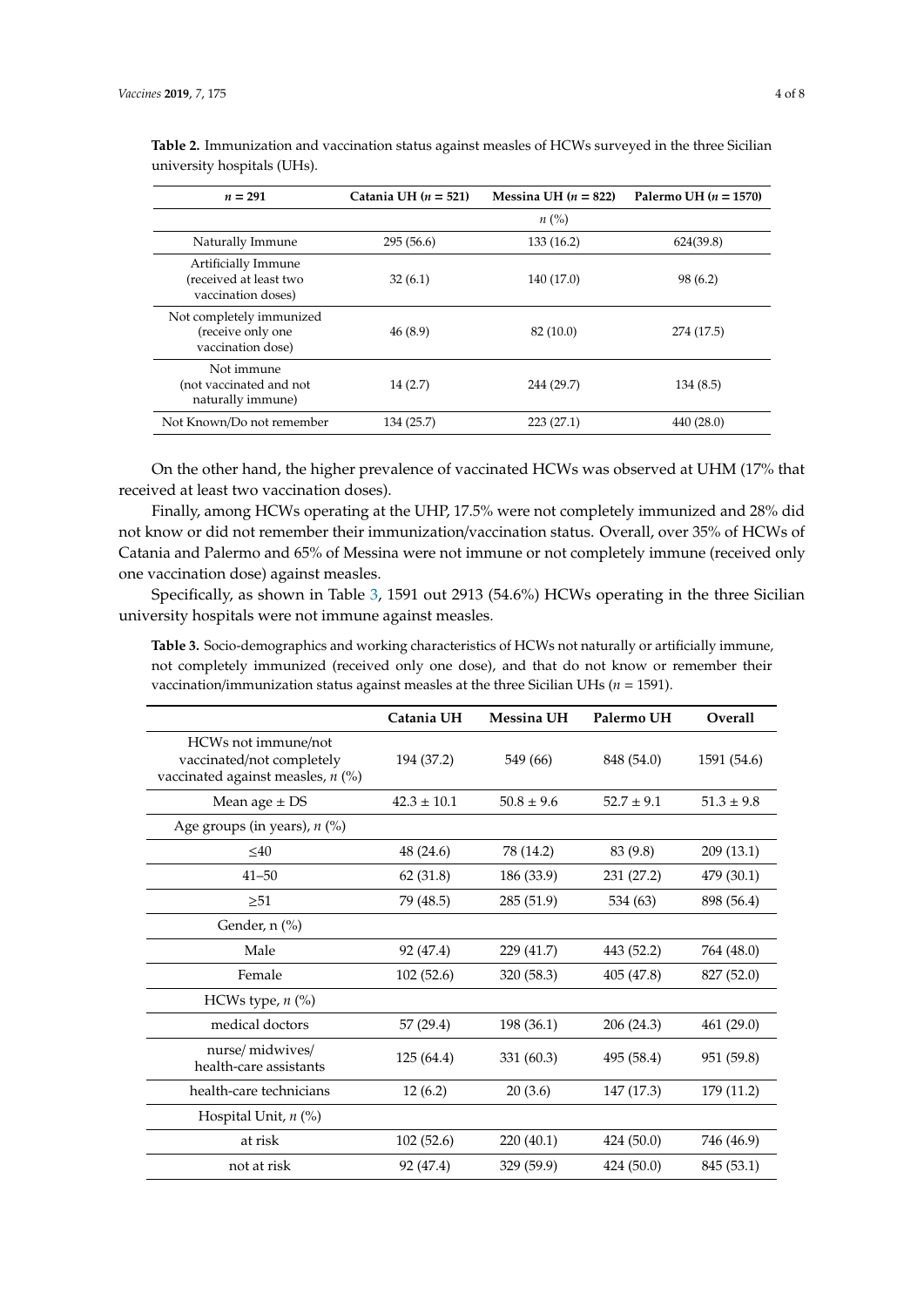The average age of not immune HCWs was  $51.3$  (SD  $\pm$  9.8), ranging between 25 and 71 years old. HCWs not immune at UHC (mean age 42.3 years,  $SD \pm 10.1$ ) were younger than UHM and UHP. The most represented age group of not immune HCWs against measles, in the Sicilian university hospitals, was ≥51 years old  $(56.4%)$ , followed by 41–50 years old  $(30.1%)$ .

Among not immune respondents, 59.8% were nurses, health-care assistants, and midwives, 29% medical doctors, and 11.2% other health-care technicians.

Overall 46.9% of HCWs worked in "at-risk" hospital units, with a wide range between UHC (52.6%) and UHP (50%), compared to UHM (40.1%) (see Table [3\)](#page-3-1).

## **4. Discussion**

Measles is a highly contagious, acute illness that could be transmitted to 75−90% of susceptible individuals in nearby places, such as health-care facilities [\[15\]](#page-6-10).

Measles outbreaks among HCWs play a significant role in its transmission and generation of several cases with severe morbidity and mortality, high correlated costs, still in countries with long-lasting two-dose vaccination schedule [\[16,](#page-6-11)[17\]](#page-6-12).

The present survey highlighted an overall natural immunity rate against measles of 37.5% that, similarly to other developed countries, was observed in particular among  $HCWs \geq 40$  years old. In Italy, measles vaccination has been recommended at infancy since 1979. Since 1999, a circular of the Health Department recommended a trivalent vaccine: measles-mumps-rubella (MMR), for the control and elimination of these vaccine preventable diseases [\[18\]](#page-6-13). Despite these public health measures, a complete eradication of measles in Italy is far-distant. During the last two decades, measles vaccination coverages among children of 24 months and six years of age remain considerably lower than 95% recommended [\[19\]](#page-6-14). Also, among Italian HCWs, vaccination coverage against measles, mumps, and rubella remain very low [\[20\]](#page-6-15).

Immunization rates against measles observed among HCWs operating in the three Sicilian university hospitals are totally inadequate in terms of preventing not only disease transmission by susceptible HCWs, but also nosocomial outbreaks.

In comparison with other European countries, data on measles vaccination adherence in Italy are lower. A study carried out among Austrian resident pediatricians showed high self-reported immunization rates against measles (99.2%) [\[21\]](#page-6-16).

Moreover, a survey conducted among general physicians of the Loire Region (France), 64% of respondents stated to be immunized against measles [\[22\]](#page-7-0). On the other hand, Greek HCWs showed lower vaccination rate against measles (33%) [\[23\]](#page-7-1).

In Italy, vaccination coverage for measles was indirectly associated with age, with younger HCWs that was vaccinated more than older, due to universal vaccination strategies started from 1990 and targeted to infant and adolescents [\[18\]](#page-6-13).

In Italy it has been estimated that HCWs accounted for 7% of overall notified cases in Italy in the measles epidemic that occurred between 2017 and 2018 [\[24\]](#page-7-2).

Regarding the epidemiological evaluation of measles epidemics that occurred in the three Sicilian UH analyzed, despite the measles circulation in Sicily in 2018 being the highest among Italian regions and one of the higher among European countries with 222.4 cases per 100,000, only one case of measles was notified, at the University Hospital of Messina, in a young medical resident [\[4](#page-6-3)[,8\]](#page-6-5).

Furthermore, during the current measles epidemic involving Europe, due to the not protective vaccination coverage among HCWs, health-care-associated transmission accounted for a critical proportion of the measles-associated burden, that also affect young HCWs [\[4](#page-6-3)[,25,](#page-7-3)[26\]](#page-7-4).

Measles nosocomial infections are of particular concern in hospital units where there are patients at high risk of complications or severe diseases, such as immunocompromised patients and pregnant women [\[27\]](#page-7-5). Moreover, HCWs could be easily infected with a vaccine-preventable disease and could also transmit the infection to colleagues and vulnerable patients, particularly during the incubation or prodromal phase periods [\[17\]](#page-6-12).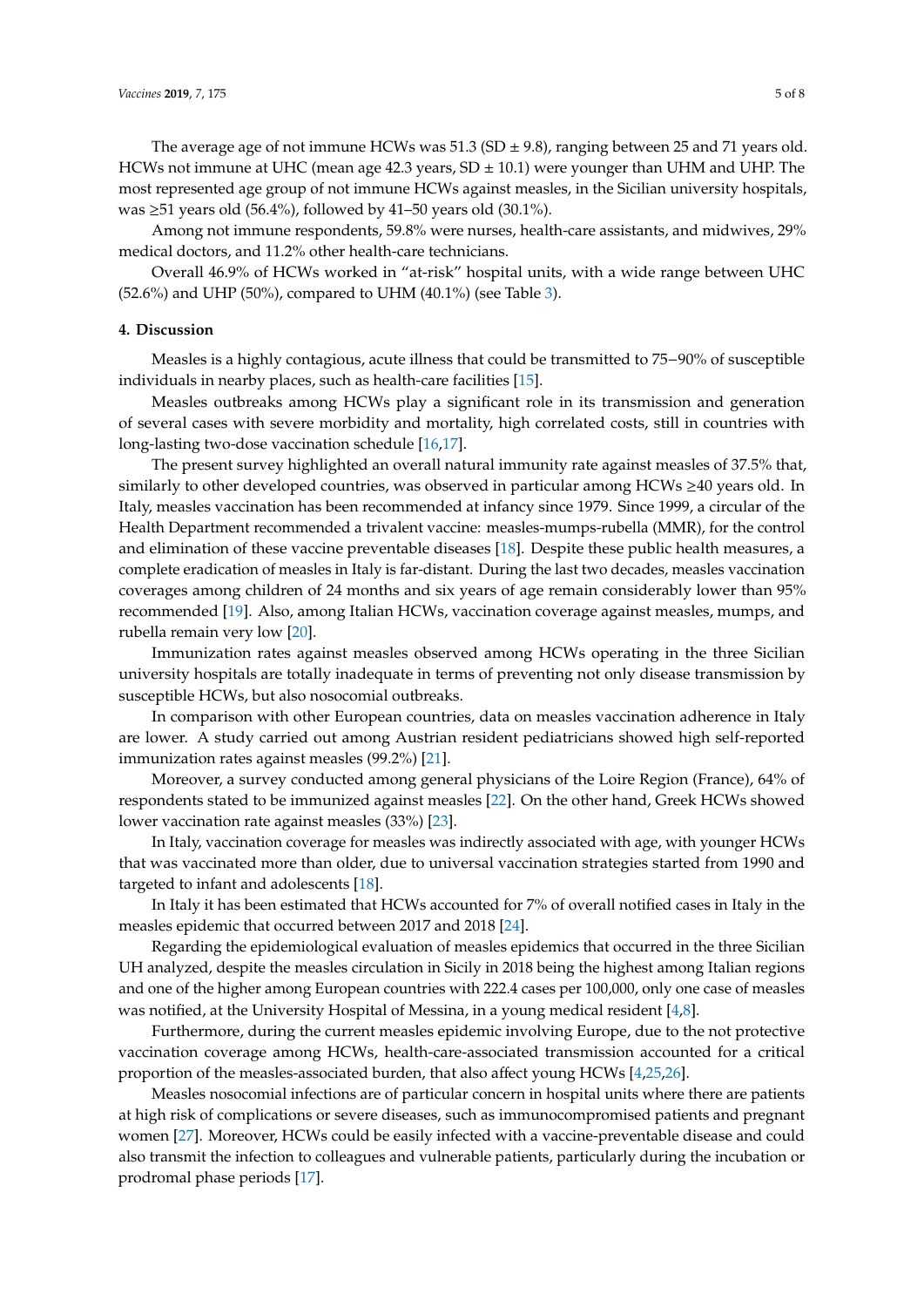For all these reasons, the assessment of the immunological status of HCWs appears preeminent for preventive and occupational medicines [\[28\]](#page-7-6).

Misdiagnosis of measles cases upon entering in emergency department is almost always a common denominator of several measles nosocomial outbreaks, making it difficult to contrast the infection spread with standard control measures (such as contact tracing, isolation, or post-exposure prophylaxis with measles vaccination) [\[8,](#page-6-5)[16,](#page-6-11)[29\]](#page-7-7).

During the last decades, several factors have contributed to a decline in vaccination confidence, including the skepticism related to the effectiveness and safety of MMR vaccine [\[30,](#page-7-8)[31\]](#page-7-9).

Communication and education of HCWs regarding measles infection, measles vaccination, and barriers to vaccination are fundamental issues to achieve high vaccine uptake among HCWs and promote measles vaccination among patients [\[32\]](#page-7-10). In light of the recent outbreaks, a review of vaccination strategies in Italy against measles, including a mandatory vaccine administration for not immunized HCWs, should be reconsidered [\[33\]](#page-7-11).

In Europe, only 17 out of 30 countries strongly recommend measles immunization for all HCWs, including Finland where measles vaccination is mandatory [\[34,](#page-7-12)[35\]](#page-7-13).

Some limitations affect the present study. Firstly, a lack of representativeness of our sample should be taken into account. Apart from the UH of Palermo, response rates of the Catania and Messina UHs are considerably lower than 50% of HCWs and this could not exclude a major representative of participants with positive attitudes towards measles vaccine. However, observing the consistency between results and vaccination coverage rates with different studies conducted in Italy and Europe, this limitation could only marginally affect the results of the study [\[12,](#page-6-17)[15,](#page-6-10)[21\]](#page-6-16).

Moreover, the questionnaire was self-administered and it may suffer from recall bias. In particular, the evaluation of the not-immune HCWs against measles (not vaccinated/not naturally infected), in the absence of the laboratory immunological evaluation, can be altered by the fact that the infection may have been asymptomatic or the disease dates back to many years before and may not be remembered. To limit this, in all three university hospitals, concerted campaigns were organized between preventive and occupational medicine services, to recall all HCWs in order to evaluate the immunization status against measles and actively offer measles vaccination to those not immune.

## **5. Conclusions**

According to data reported, immunization status against HCWs operating in the three university hospitals of Sicily, is consistently lower than recommended to limit nosocomial transmission of the disease. Vaccination strategies adopted in Italy from 1999 to date, prevalently at infancy and adolescence, did not concern the large majority of HCWs actually operating in Italian health-care facilities, that are protected against measles mostly due to contracting the natural infection.

It is therefore crucial to tackle low vaccination adherence and vaccine hesitancy among HCWs, by identifying effective strategies able to evaluate immunization status and significantly increase vaccine coverage, such as specific training dedicated to HCWs, vaccination administration at the workplace or promoting compulsory vaccination programs.

Only reaching adequate vaccination coverages against measles of HCWs could limit the risk of nosocomial measles outbreaks and avoid transmission of the disease among patients.

**Author Contributions:** Conceptualization: C.C., C.L., C.G. Methodology: C.C., C.M.M., R.S. Validation C.L., F.V., V.R. Formal analysis C.G., E.C., E.V. Investigation C.G., E.C., E.V. Data curation CC. Writing—original draft preparation, C.C., C.L.; Writing—review and editing R.S., V.R. Supervision F.V.

**Funding:** This research received no external funding

**Conflicts of Interest:** The authors declare no conflict of interest.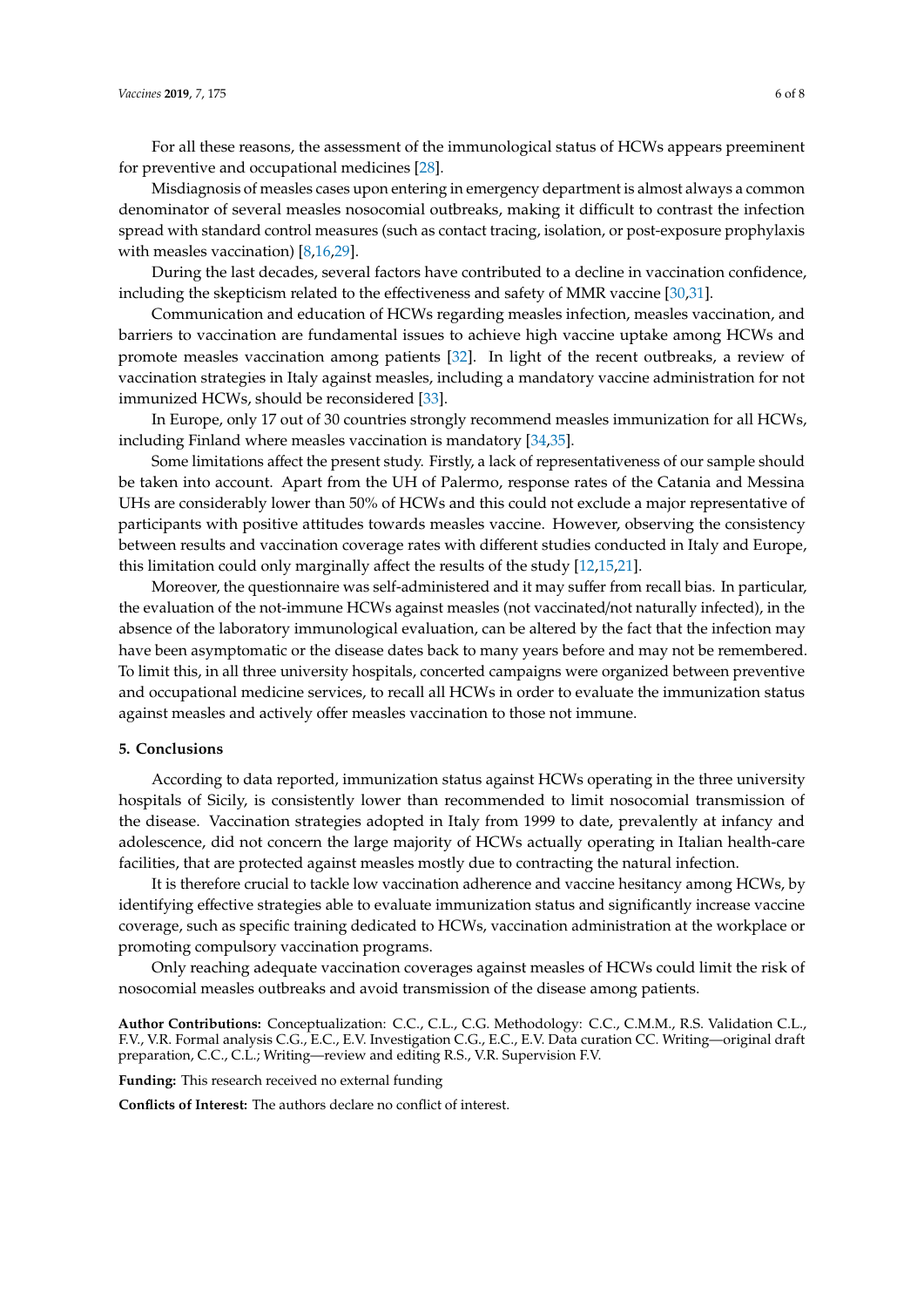# **References**

- <span id="page-6-0"></span>1. World Health Organization. Measles Factsheet. Available online: https://[www.who.int](https://www.who.int/news-room/fact-sheets/detail/measles)/news-room/factsheets/detail/[measles](https://www.who.int/news-room/fact-sheets/detail/measles) (accessed on 27 September 2019).
- <span id="page-6-1"></span>2. Ferrera, G.; Squeri, R.; Genovese, C. The evolution of vaccines for early childhood: The MMRV. *Ann. Ig.* **2018**, *30* (Suppl. 1), 33–37. [\[CrossRef\]](http://dx.doi.org/10.7416/ai.2018.2232) [\[PubMed\]](http://www.ncbi.nlm.nih.gov/pubmed/30062378)
- <span id="page-6-2"></span>3. European Centre for Disease Prevention and Control. Monthly Measles and Rubella Monitoring Report–April 2019. Available online: https://ecdc.europa.eu/en/publications-data/[monthly-measles-and](https://ecdc.europa.eu/en/publications-data/monthly-measles-and-rubella-monitoring-report-april-2019)[rubella-monitoring-report-april-2019](https://ecdc.europa.eu/en/publications-data/monthly-measles-and-rubella-monitoring-report-april-2019) (accessed on 27 September 2019).
- <span id="page-6-3"></span>4. Istituto Superiore di Sanità. Morbillo & Rosolia News–January 2019. Available online: https://[www.epicentro.](https://www.epicentro.iss.it/morbillo/bollettino/RM_News_2018_48%20def.pdf) iss.it/morbillo/bollettino/[RM\\_News\\_2018\\_48%20def.pdf](https://www.epicentro.iss.it/morbillo/bollettino/RM_News_2018_48%20def.pdf) (accessed on 27 September 2019).
- <span id="page-6-4"></span>5. World Health Organization. Measles vaccines: WHO position paper, April 2017–Recommendations. *Vaccine* **2019**, *7*, 219–222. [\[CrossRef\]](http://dx.doi.org/10.1016/j.vaccine.2017.07.066)
- 6. Ministero della Salute. Piano Nazionale Prevenzione Vaccinale 2017–2019. Available online: http://[www.](http://www.salute.gov.it/imgs/C_17_pubblicazioni_2571_allegato.pdf) salute.gov.it/imgs/[C\\_17\\_pubblicazioni\\_2571\\_allegato.pdf](http://www.salute.gov.it/imgs/C_17_pubblicazioni_2571_allegato.pdf) (accessed on 27 September 2019).
- 7. Fiebelkorn, A.P.; Seward, J.F.; Orenstein, W.A. A global perspective of vaccination of healthcare personnel against measles: Systematic review. *Vaccine* **2014**, *27*, 4823–4839. [\[CrossRef\]](http://dx.doi.org/10.1016/j.vaccine.2013.11.005) [\[PubMed\]](http://www.ncbi.nlm.nih.gov/pubmed/24280280)
- <span id="page-6-5"></span>8. Genovese, C.; La Fauci, V.; Costa, G.B.; Buda, A.; Nucera, S.; Antonuccio, G.M.; Alessi, V.; Carnuccio, S.; Cristiano, P.; Laudani, N.; et al. A potential outbreak of measles and chickenpox among healthcare workers in a university hospital. *EuroMediterranean Biomed. J.* **2019**, *14*, 45–48. [\[CrossRef\]](http://dx.doi.org/10.3269/1970-5492.2019.14.10)
- <span id="page-6-6"></span>9. Vaccinarsinsicilia. Disposizioni Operative–Emergenza Morbillo Direttiva. Available online: https://[www.](https://www.vaccinarsinsicilia.org/assets/uploads/files/nota-assessorato-morbillo.pdf) vaccinarsinsicilia.org/assets/uploads/files/[nota-assessorato-morbillo.pdf](https://www.vaccinarsinsicilia.org/assets/uploads/files/nota-assessorato-morbillo.pdf) (accessed on 27 September 2019).
- <span id="page-6-7"></span>10. Ministero della Salute. Decreto Legge 07 Giugno 2017, n. 73. Available online: https://[www.gazzettau](https://www.gazzettaufficiale.it/eli/id/2017/06/07/17G00095/sg)fficiale. it/eli/id/2017/06/07/[17G00095](https://www.gazzettaufficiale.it/eli/id/2017/06/07/17G00095/sg)/sg (accessed on 27 September 2019).
- <span id="page-6-8"></span>11. Ledda, C.; Cinà, D.; Garozzo, S.F.; Vella, F.; Consoli, A.; Scialfa, V.; Proietti, L.; Nunnari, G.; Rapisarda, V. Vaccine-preventable disease in healthcare workers in Sicily (Italy): Seroprevalence against measles. *Future Microbiol.* **2019**, *14*, 33–36. [\[CrossRef\]](http://dx.doi.org/10.2217/fmb-2018-0263) [\[PubMed\]](http://www.ncbi.nlm.nih.gov/pubmed/31187651)
- <span id="page-6-17"></span>12. Torregrossa, M.V.; Maniglia, M.; Marchese, V.; Russo Fiorino, G.; Costantino, C. Vaccination and immunization status against vaccinepreventable diseases in an Italian sample of health-care workers operating in Gynaecology and Obstetrics Departments. *EuroMediterranean Biomed. J.* **2018**, *13*, 185–190. [\[CrossRef\]](http://dx.doi.org/10.3269/1970-5492.2018.13.42)
- 13. Squeri, R.; La Fauci, V.; Picerno, I.A.M.; Trimarchi, G.; Cannavò, G.; Egitto, G.; Cosenza, B.; Merlina, V.; Genovese, C. Evaluation of Vaccination Coverages in the Health Care Workers of a University Hospital in Southern Italy. *Ann. Ig.* **2019**, *31* (Suppl. 1), 13–24. [\[CrossRef\]](http://dx.doi.org/10.7416/ai.2019.2273)
- <span id="page-6-9"></span>14. Genovese, C.; Picerno, I.A.M.; Trimarchi, G.; Cannavò, G.; Egitto, G.; Cosenza, B.; Merlina, V.; Icardi, G.; Panatto, D.; Amicizia, D.; et al. Vaccination coverage in healthcare workers: A multicenter cross-sectional study in Italy. *J. Prev. Med. Hyg.* **2019**, *29*, E12–E17. [\[CrossRef\]](http://dx.doi.org/10.15167/2421-4248/jpmh2019.60.1.1097)
- <span id="page-6-10"></span>15. Freund, R.; Krivine, A.; Prévost, V.; Cantin, D.; Aslangul, E.; Avril, M.F.; Claessens, Y.-E.; Rozenberg, F.; Casetta, A.; Baixench, M.-T.; et al. Measles immunity and measles vaccine acceptance among healthcare workers in Paris, France. *J. Hosp. Infect.* **2013**, *84*, 38–43. [\[CrossRef\]](http://dx.doi.org/10.1016/j.jhin.2013.01.002)
- <span id="page-6-11"></span>16. Maltezou, H.C.; Wicker, S. Measles in health-care settings. *Am. J. Infect. Control.* **2013**, *41*, 661–663. [\[CrossRef\]](http://dx.doi.org/10.1016/j.ajic.2012.09.017)
- <span id="page-6-12"></span>17. Botelho-Nevers, E.; Cassir, N.; Minodier, P.; Laporte, R.; Gautret, P.; Badiaga, S.; Thiberville, D.J.; Ninove, L.; Charrel, R.; Brouqui, P. Measles among healthcare workers: A potential for nosocomial outbreaks. *Eurosurveillance* **2011**, *16*, 19764. [\[CrossRef\]](http://dx.doi.org/10.2807/ese.16.02.19764-en) [\[PubMed\]](http://www.ncbi.nlm.nih.gov/pubmed/21251488)
- <span id="page-6-13"></span>18. Ministero della Salute. Circolare n. 12 del 13 Luglio 1999 su Controllo ed Eliminazione di Morbillo, Rosolia e Parotite Attraverso la Vaccinazione. Available online: http://www.salute.gov.it/imgs/[C\\_17\\_normativa\\_86\\_](http://www.salute.gov.it/imgs/C_17_normativa_86_allegato.pdf) [allegato.pdf](http://www.salute.gov.it/imgs/C_17_normativa_86_allegato.pdf) (accessed on 27 September 2019).
- <span id="page-6-14"></span>19. Signorelli, C.; Odone, A.; Cella, P.; Iannazzo, S.; D'Ancona, F.; Guerra, R. Infant immunization coverage in Italy (2000–2016). *Ann. dell'Istituto Super. Sanita* **2017**, *53*, 231–237. [\[CrossRef\]](http://dx.doi.org/10.4415/ANN_17_03_09)
- <span id="page-6-15"></span>20. Prato, R.; Tafuri, S.; Fortunato, F.; Martinelli, D. Vaccination in healthcare workers: An Italian perspective. *Expert Rev. Vaccines* **2010**, *9*, 277–283. [\[CrossRef\]](http://dx.doi.org/10.1586/erv.10.11) [\[PubMed\]](http://www.ncbi.nlm.nih.gov/pubmed/20218856)
- <span id="page-6-16"></span>21. Diesner, S.C.; Peutlberger, S.; Voitl, P. Vaccination status of resident pediatricians and the potential risk for their patients—A cross-sectional questionnaire study in pediatric practices in Vienna. *BMC Pediatr.* **2019**, *19*, 153. [\[CrossRef\]](http://dx.doi.org/10.1186/s12887-019-1529-0)